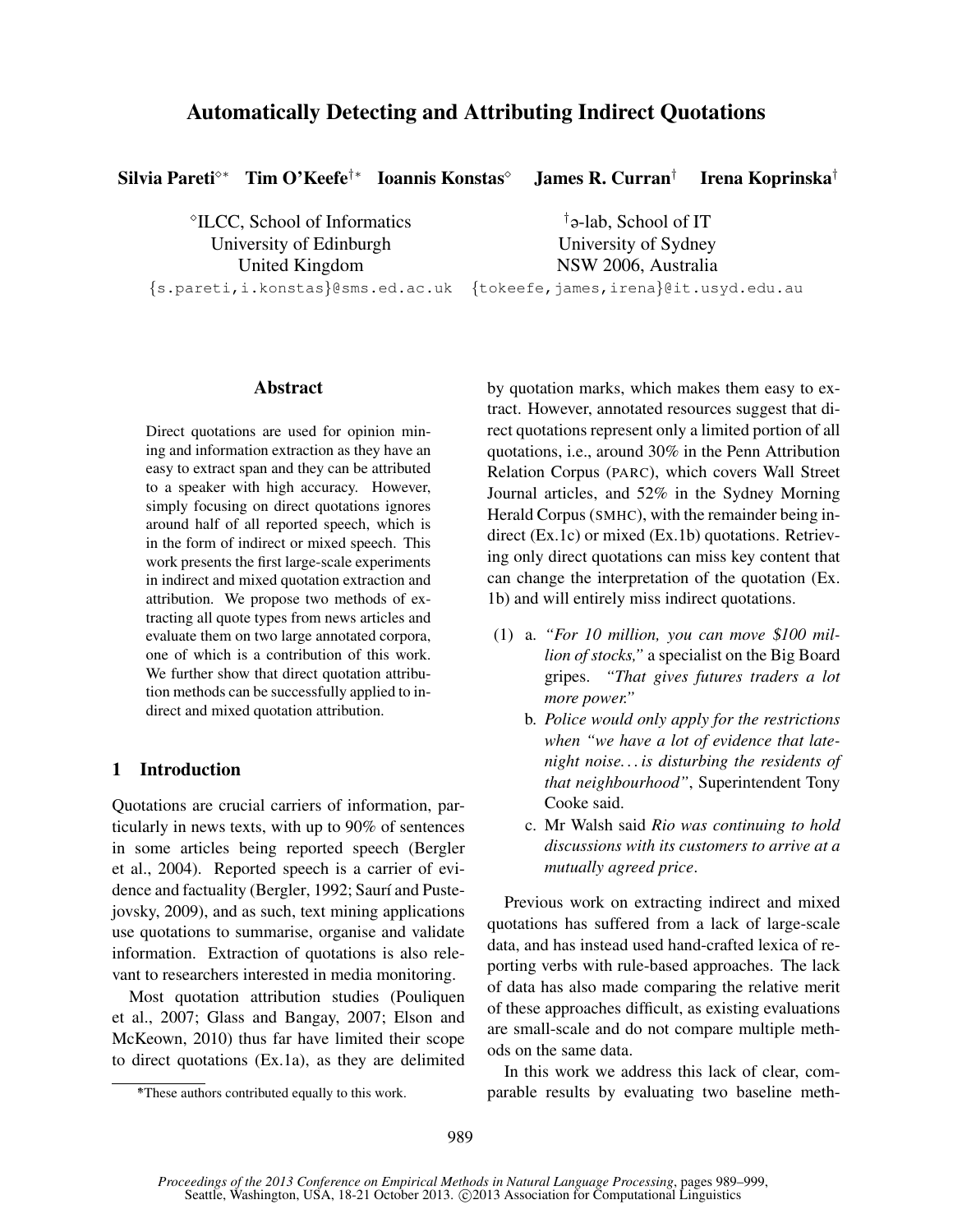|                               | Method              | Language   | <b>Test Size</b> |          | Results            |
|-------------------------------|---------------------|------------|------------------|----------|--------------------|
|                               |                     |            | (quotations)     |          | R.                 |
| Krestel et al. (2008)         | hand-built grammar  | English    | 133              | 74%      | 99%                |
| Sarmento and Nunes (2009)     | patterns over text  | Portuguese | 570              | 88%      | $5\%$ <sup>1</sup> |
| Fernandes et al. (2011)       | ML and regex        | Portuguese | 205              | $64\%^2$ | $67\%^2$           |
| de La Clergerie et al. (2011) | patterns over parse | French     | 40               | 87%      | 70%                |
| Schneider et al. (2010)       | hand-built grammar  | English    | N/D              | $56\%^2$ | $52\%^2$           |

Table 1: Related work on direct, indirect and mixed quotation extraction. Note that they are not directly comparable as they apply to different languages and greatly differ in evaluation style and size of test set.  $\frac{1}{1}$  Figure estimated by the authors for extracting 570 quotations from 26k articles. <sup>2</sup> Results are for quotation extraction and attribution jointly.

ods against both a token-based approach that uses a Conditional Random Field (CRF) to predict IOB labels, and a maximum entropy classifier that predicts whether parse nodes are quotations or not. We evaluate these approaches on two large-scale corpora from the news domain that together include over 18,000 quotations. One of these corpora (SMHC) is a a contribution of this work, while our results are the first presented on the other corpus (PARC). Instead of relying on a lexicon of reporting verbs, we develop a classifier to detect verbs introducing a quotation. To inform future research we present results for direct, indirect, and mixed quotations, as well as overall results.

Finally, we use the direct quotation attribution methods described in O'Keefe et al. (2012) and show that they can be successfully applied to indirect and mixed quotations, albeit with lower accuracy. This leads us to conclude that attributing indirect and mixed quotations to speakers is harder than attributing direct quotations.

With this work, we set a new state of the art in quotation extraction. We expect that the main contribution of this work will be that future methods can be evaluated in a comparable way, so that the relative merit of various approaches can be determined.

#### 2 Background

Pareti (2012) defines an attribution as having a *source* span, a *cue* span, and a *content* span:

Source is the span of text that indicates who the content is attributed to, e.g. 'president Obama', 'analysts', 'China', 'she'.

Cue is the lexical anchor of the attribution relation,

usually a verb, e.g. 'say', 'add', 'quip'.

Content is the span of text that is attributed.

Based on the type of attitude the source expresses towards a proposition or eventuality, attributions are subcategorised (Prasad et al., 2006) into *assertions* (Ex.2a) and *beliefs* (Ex.2b), which imply different degrees of commitment, *facts* (Ex.2c), expressing evaluation or knowledge, and *eventualities* (Ex.2d), expressing intention or attitude.

- (2) a. Mr Abbott said *that he will win the election.*
	- b. Mr Abbott thinks *he will win the election.*
	- c. Mr Abbott knew *that Gillard was in Sydney.*
	- d. Mr Abbott agreed *to the public sector cuts.*

Only assertion attributions necessarily imply a speech act. Their *content* corresponds to a quotation span and their *source* is generally referred to in the literature as the *speaker*. Direct, indirect and mixed quotations differ in the degree of factuality they entail, since the former are by convention interpreted as a verbatim transcription of an utterance whereas indirect and the non-quoted portion of mixed quotations can be paraphrased forms of the original wording, and are thus filtered by the writer's perspective.

The first speaker attribution systems (Zhang et al., 2003; Mamede and Chaleira, 2004; Glass and Bangay, 2007) originate from the narrative domain and were concerned with the identification of different characters for speech synthesis applications. Direct quotation attribution, with direct quotations being given or extracted heuristically, has been the focus of further studies in both the narrative (Elson and McKeown, 2010) and news (Pouliquen et al., 2007; Liang et al., 2010) domains. The few studies that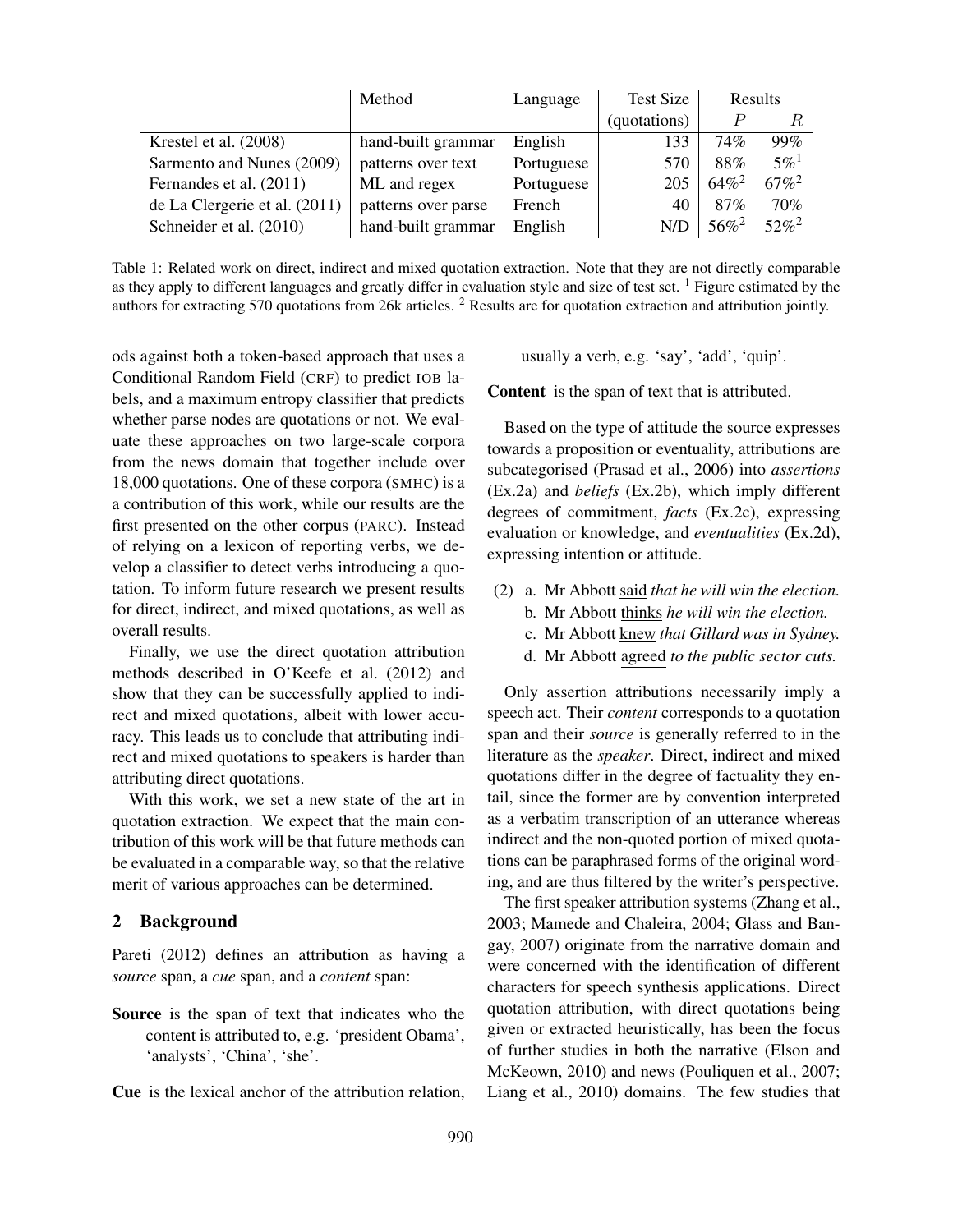have addressed the extraction and attribution of indirect and mixed quotations are discussed below.

Krestel et al. (2008) developed a quotation extraction and attribution system that combines a lexicon of 53 common reporting verbs and a hand-built grammar to detect constructions that match 6 general lexical patterns. They evaluate their work on 7 articles from the Wall Street Journal, which contain 133 quotations, achieving macro-averaged Precision (P) of 99% and Recall  $(R)$  of 74% for quotation span detection. PICTOR (Schneider et al., 2010) relies instead on a context-free grammar for the extraction and attribution of quotations. PICTOR yielded 75% P and 86% R in terms of words correctly ascribed to a quotation or speaker, while it achieved 56% P and 52% R when measured in terms of completely correct quotation-speaker pairs.

SAPIENS (de La Clergerie et al., 2011) extracts quotations from French news, by using a lexicon of reporting verbs and syntactic patterns to extract the complement of a reporting verb as the quotation span and its subject as the source. They evaluated 40 randomly sampled quotations and found that their system made 32 predictions and correctly identified the span in 28 of the 40 cases. Verbatim (Sarmento and Nunes, 2009) extracts quotations from Portuguese news feeds by first finding one of 35 speech verbs and then matching the sentence to one of 19 patterns. Their manual evaluation shows that 11.9% of the quotations Verbatim finds are errors and that the system identifies approximately one distinct quotation for every 46 news articles.

The system presented by Fernandes et al. (2011) also works over Portuguese news. Their work is the closest to ours as they partially apply supervised machine learning to quotation extraction. Their work introduces GloboQuotes, a corpus of 685 news items containing 1,007 quotations of which 802 were used to train an Entropy Guided Transformation Learning (ETL) algorithm (dos Santos and Milidiú, 2009). They treat quotation extraction as an IOB labelling task, where they use ETL with POS and NE features to identify the beginning of a quotation, while the inside and outside labels are found using regular expressions. Finally they use ETL to attribute quotations to their source. The overall system achieves 64% P and 67% R.

We have summarised these approaches in Table 1,

|               | <b>SMHC</b>      |       | PARC   |       |  |
|---------------|------------------|-------|--------|-------|--|
|               | Corpus           | Doc   | Corpus | Doc   |  |
| Docs          | 965              |       | 2,280  |       |  |
| <b>Tokens</b> | 601 <sub>k</sub> | 623.3 | 1,139k | 499.9 |  |
| Quotations    | 7,991            | 8.3   | 10,526 | 4.6   |  |
| Direct        | 4,204            | 4.4   | 3,262  | 1.4   |  |
| Indirect      | 2,930            | 3.0   | 5,715  | 2.5   |  |
| Mixed         | 857              | 0.9   | 1,549  | 0.6   |  |

Table 2: Comparison of the SMHC and PARC corpora, reporting their document and token size and per-type occurrence of quotations overall and per document (average).

which shows that the majority of evaluations thus far have been small-scale. Furthermore, the published results do not include any comparisons with previous work, which prevents a quantitative comparison of the approaches, and they do not include results broken down by whether the quotation is direct, indirect, or mixed. It is these issues that motivate our work.

# 3 Corpora

We perform our experiments over two large corpora from the news domain.

#### 3.1 Penn Attribution Relations Corpus (PARC)

Our first corpus (Pareti, 2012), which we will refer to as PARC, is a semi-automatically built extension to the attribution annotations included in the PDTB (Prasad et al., 2008). The corpus covers 2,280 Wall Street Journal articles and contains annotations of assertions, beliefs, facts, and eventualities, which are altogether referred to as attribution relations (ARs). For this work we use only the assertions, as they correspond to quotations (direct, indirect and mixed). The drawback of this corpus is that it is not yet fully annotated, i.e., it comprises positive and unlabelled data.

The corpus includes a test set of 14 articles that are fully annotated, which enables us to properly evaluate our work and estimate that a proportion of 30-50% of ARs are unlabelled in the rest of the corpus. The test set was manually annotated by two expert annotators. The annotators identified 491 ARs, of which 22% were nested within another AR, with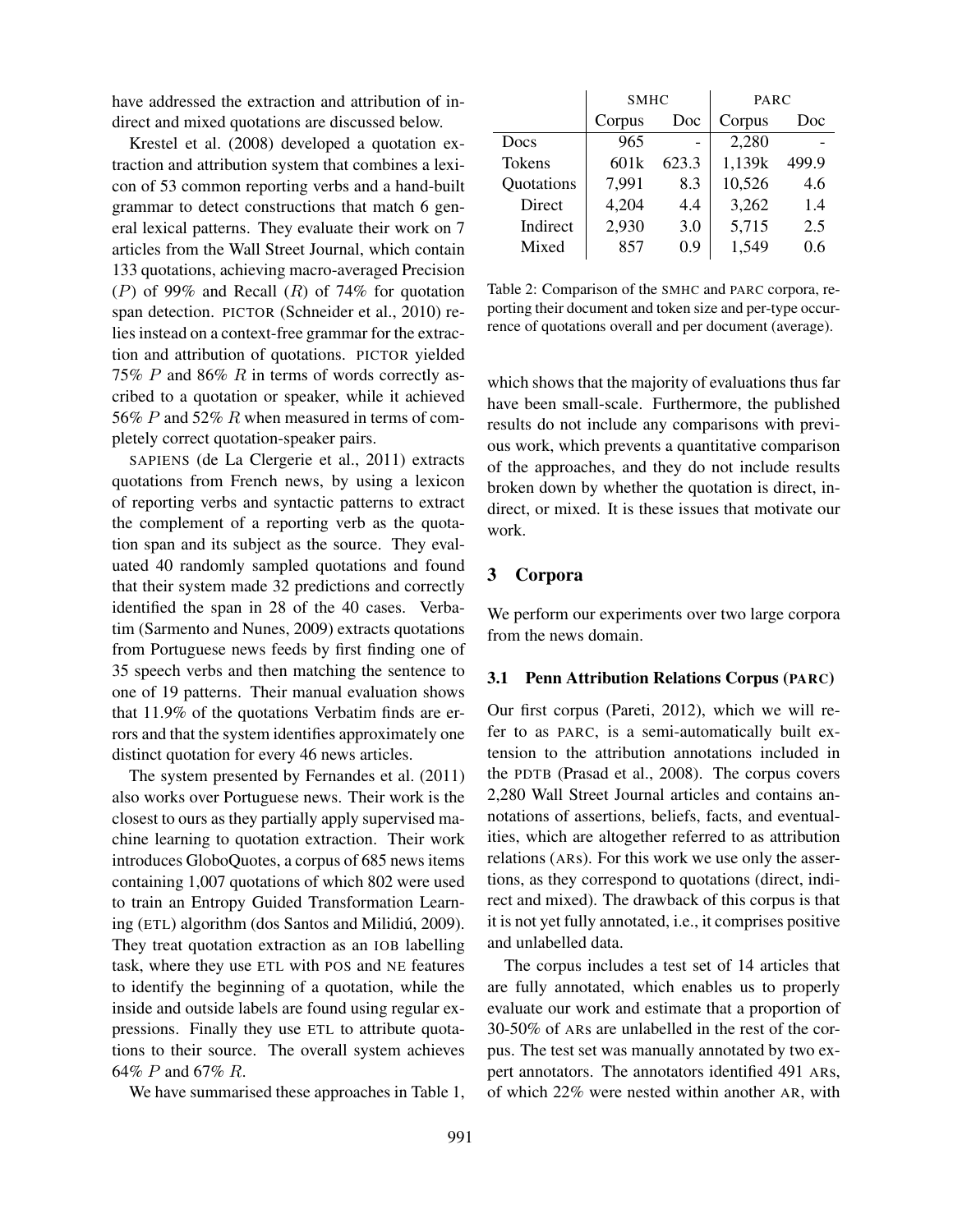an agreement score of  $87\%$ <sup>1</sup>. The agreement for the selection of the content and source spans of commonly annotated ARs was 95% and 94% respectively. In this work we address only non-embedded assertions, so the final test-set includes 267 quotes, totalling 321 non-discontinuous gold spans.

### 3.2 Sydney Morning Herald Corpus (SMHC)

We based our second corpus on the existing annotations of direct quotations within Sydney Morning Herald articles presented in O'Keefe et al. (2012). In that work we defined direct quotations as any text between quotation marks, which included the directly-quoted portion of mixed quotations, as well as scare quotes. Under that definition direct quotations could be automatically extracted with very high accuracy, so annotations in that work were over the automatically extracted direct quotations. As part of this work one annotator removed scare quotes, updated mixed quotations to include both the directly and indirectly quoted portions, and added whole new indirect quotations. The annotation scheme was developed to be comparable to the scheme used in the PARC corpus (Pareti, 2012), although the SMHC corpus only includes assertions and does not annotate the lexical *cue*.

The resulting corpus contains 7,991 quotations taken from 965 articles from the 2009 Sydney Morning Herald (we refer to this corpus as SMHC). The annotations in this corpus also include the speakers of the quotations, as well as gold standard Named Entities (NEs). We use 60% of this corpus as training data (4,872 quotations), 10% as development data (759 quotations), and 30% as test data (2,360 quotations). Early experiments were conducted over the development data, while the final results were trained on both the training and development sets and were tested on the unseen test data.

#### 3.3 Comparison

Table 2 shows a comparison of the two corpora and the quotations annotated within them. SMHC has a higher density of quotations per document, 8.3 vs. 4.6 in PARC, since articles are fully annotated and

|            | υ    | R.   |      |
|------------|------|------|------|
| $B_{say}$  | 94.4 | 43.5 | 59.5 |
| $B_{list}$ | 75.4 | 71.1 | 73.2 |
| k-NN       | 88.9 | 72.6 | 79.9 |

Table 3: Results for the k-NN verb-cue classifier.  $B_{sav}$ classifies as verb-cue all instances of say while  $B_{list}$ marks as verb-cues all verbs from a pre-compiled list in Krestel et al. (2008).

were selected to contain at least one quotation. PARC is instead only partially annotated and comprises articles with no quotations. Excluding null-quotation articles from PARC, the average incidence of annotated quotations per article raises to 7.1. The corpora also differ in quotation type distribution, with direct quotations being largely predominant in SMHC while indirect are more common in PARC.

#### 4 Experimental Setup

#### 4.1 Quotation Extraction

Quotation extraction is the task of extracting the *content span* of all of the direct, indirect, and mixed quotations within a given document. More precisely, we consider quotations to be acts of communication, which correspond to *assertions* in Pareti (2012). Some quotations have content spans that are split into separate, non-adjacent spans, as in example (1a). Ideally the latter span should be marked as a continuation of a quotation, however we consider this to be out of scope for this work, so we treat each span as a separate quotation.

#### 4.2 Preprocessing

As a pre-processing step, both corpora were tokenised and POS tagged, and the potential speakers anonymised to prevent over-fitting. We used the Stanford factored parser (Klein and Manning, 2002) to retrieve both the Stanford dependencies and the phrase structure parse. Quotation marks were normalised to a single character, as the quotation direction is often incorrect for multi-paragraph quotations.

#### 4.3 Verb-cue Classifier

Verbs are by far the most common introducer of a quotation. In PARC verbs account for 96% of all

<sup>&</sup>lt;sup>1</sup>The agreement was calculated using the *agr* metric described in Wiebe and Riloff (2005) as the proportion of commonly annotated ARs with respect to the ARs identified overall by Annotator A and Annotator B respectively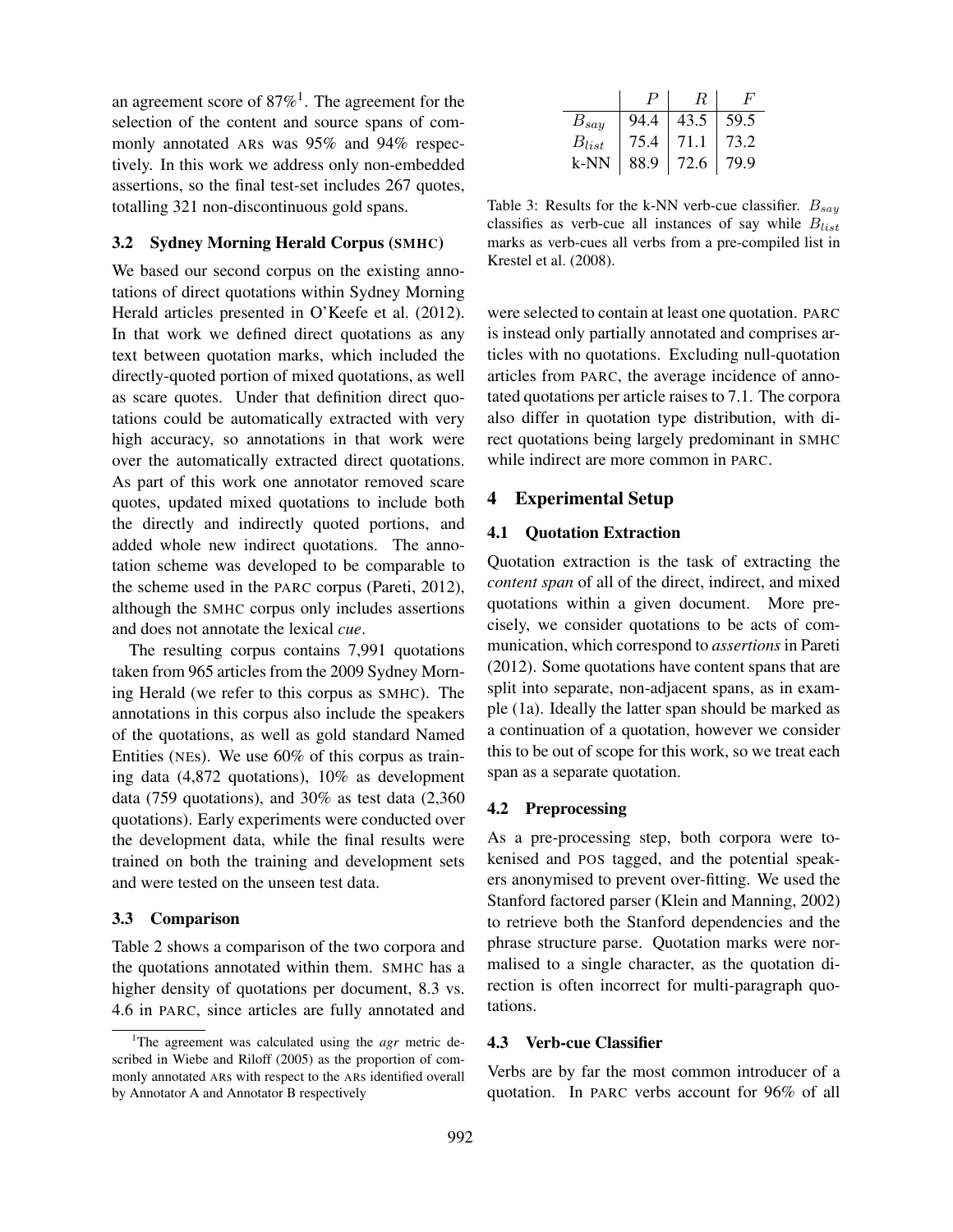cues, the prepositional phrase *according to* for 3%, with the remaining 1% being nouns, adverbials and prepositional groups. Attributional verbs are not a closed set, they can vary across styles and genres, and their attributional use is highly dependent on the context in which they occur. It is therefore not possible to simply rely on a pre-compiled list of common speech verbs. Quotations in PARC are introduced by 232 verb types, 87 of which are unique occurrences. Not all of the verbs are speech verbs, for example *add*, which is the second most frequent after *say*, or the manner verb *gripe* (Ex.1a).

We used the attributional cues in the PARC corpus to develop a separate component of our system to identify attribution verb-cues. The classifier predicts whether the head of each verb group is a verbcue using the k-nearest neighbour (k-NN) algorithm, with k equal to 3. The classifier uses 20 feature types, including:

- Lexical (e.g. token, lemma, adjacent tokens)
- VerbNet classes membership
- Syntactic (e.g. node-depth in the sentence, parent and sibling nodes)
- Sentence features (e.g. distance from sentence start/end, within quotation markers).

We compared the system to one baseline,  $B_{say}$ , that marks every instance of *say* as a verb-cue, and another,  $B_{list}$ , that marks every instance of a verb that is on the list of 53 verbs presented in Krestel et al. (2008). We tested the system on the test set for PARC, which contains 1809 potential verb-cues, of which 354 are positive and 1455 are negative.

The results in Table 3 show that the verb-cue classifier can outperform expert-derived knowledge. The classifier was able to identify verb-cues with P of 88.9% and  $R$  of 72.6%. While frequently occurring verbs are highly predictive, the inclusion of VerbNet classes (Schuler, 2005) and contextual features allows for a more accurate classification of polysemous and unseen verbs.

Since PARC contains labelled and unlabelled attributions, which is detrimental for training, we used the verb-cue classifier to identify in the corpus sentences that we suspected contained an unlabelled attribution. Sentences containing a verb classified as a cue that do not contain a quotation were removed from the training set for the quotation extraction model.

#### 4.4 Evaluation

We use two metrics, listed below, for evaluating the quotation spans predicted by our model against the gold spans from the annotation.

Strict The first is a strict metric where a predicted span is only considered to be correct if it exactly matches a span from the gold standard. The standard precision, recall, and F-score can be calculated using this definition of correctness. The drawback of this strict score is that if a prediction is incorrect by as little as one token it will be considered completely incorrect.

Partial We also consider an overlap metric (Hollingsworth and Teufel, 2005), which allows partially correct predictions to be proportionally counted. Precision  $(P)$ , recall  $(R)$ , and F-score for this method are:

$$
P = \frac{\sum_{g \in gold} \sum_{p \in pred} overlap(g, p)}{|pred|} \tag{1}
$$

$$
R = \frac{\sum_{g \in gold} \sum_{p \in pred} overlap(p, g)}{|gold|} \tag{2}
$$

$$
F = \frac{2PR}{(P+R)}\tag{3}
$$

Where  $overlap(x, y)$  returns the proportion of tokens of  $y$  that are overlapped by  $x$ . For each of these metrics we report the micro-average, as the number of quotations in each document varies significantly. When reporting  $P$  for the typewise results we restrict the set of predicted quotations to only those with the requisite type, while still considering the full set of gold quotations. Similarly, when calculating  $R$  we restrict the set of gold quotations to only those with the required type.

#### 4.5 Baselines

We have developed two baselines inspired by the current lexical/syntactic pattern-based approaches in the literature, which combine speech verbs and hand-crafted rules.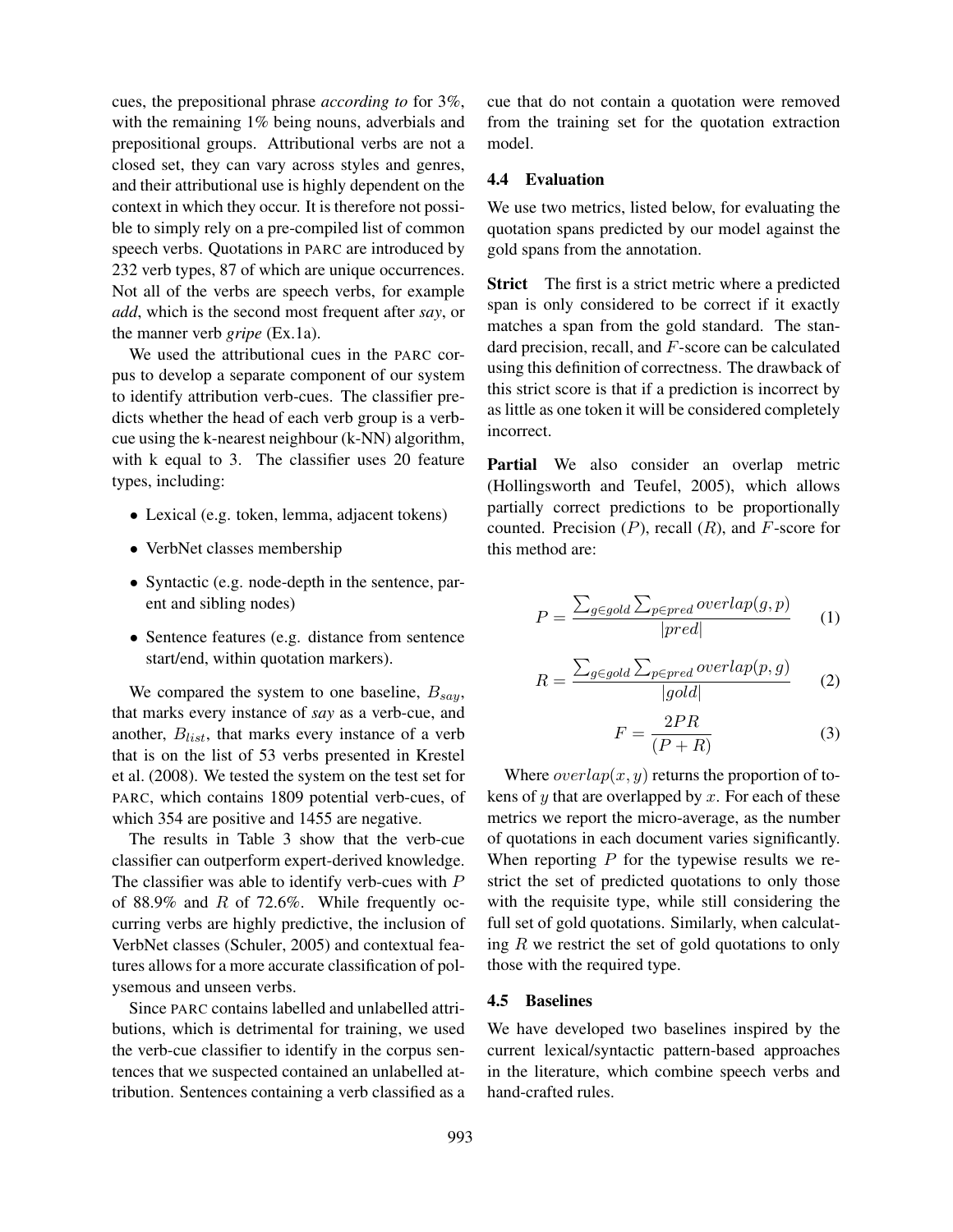- $B_{lex}$  Lexical: cue verb + the longest of the spans before or after it until the sentence boundary.
- $B_{sun}$  Syntactic: cue verb + verb syntactic object.  $B_{syn}$  is close to the model in de La Clergerie et al. (2011).

Instead of relying on a lexicon of verbs, our baselines use those identified by the verb-cue classifier. As direct quotations are not always explicitly introduced by a cue-verb, we defined a separate baseline with a rule-based approach  $(B_{rule})$  that returns text between quotation marks that has at least 3 tokens, and where the non-stopword and non-proper noun tokens are not all title cased. In our full results we apply each method along with  $B_{rule}$  and greedily take the longest predicted spans that do not overlap.

### 5 Supervised Approaches

We present two supervised approaches to quotation extraction, which operate over the tokens and the phrase-structure parse nodes respectively. Despite the difference in the item being classified, these approaches have some common features:

- Lexical: unigram and bigram versions of the token, lemma, and POS tags within a window of 5 tokens either side of the target, all indexed by position.
- Sentence: features indicating whether the sentence contains a quotation mark, a NE, a verb-cue, a pronoun, or any combination of these. There is also a sentence length feature.
- Dependency: relation with parent, relations with any dependants, as well as versions of these that include the head and dependent tokens.
- External knowledge: position-indexed features for whether any of the tokens in the sentence match a known role, organisation, or title. The titles come from a small hand-built list, while the role and organisation lists were built by recursively following the WordNet (Fellbaum, 1998) hyponyms of person and organization respectively.
- Other: features for whether the target is within quotation marks, and whether there is a verb-cue near the end of the sentence.

|      |                                                        | Strict           |                                          |       | Partial |       |                  |  |
|------|--------------------------------------------------------|------------------|------------------------------------------|-------|---------|-------|------------------|--|
|      |                                                        | $\boldsymbol{P}$ | $R_{-}$                                  | $F$ : |         | $P$ R | $\boldsymbol{F}$ |  |
| PARC | $B_{rule}$<br>Token                                    |                  | 75 94 83 96 94 95<br>  97 91 94 98 97 97 |       |         |       |                  |  |
|      |                                                        |                  |                                          |       |         |       |                  |  |
|      | SMHC $\begin{array}{ c c } B_{rule} \end{array}$ Token |                  | 87 93 90<br>94 90 92                     |       | 98      | 94 96 |                  |  |
|      |                                                        |                  |                                          |       | 99      | 97    | 98               |  |

Table 4: PARC and SMHC results on direct quotations. The token based approach is trained and tested on all quotations.

#### 5.1 Token-based Approach

The token-based approach treats quotation extraction as analogous to NE tagging, where there are a sequence of tokens that need to be individually labelled. Each token is given either an I, an O, or a B label, where B denotes the first token in a quotation, I denotes the token is inside a quotation, and O indicates that the token is not part of a quotation. For NE tagging it is common to use a sentence as a single sequence, as NEs do not cross sentence boundaries. This does not work for quotations, as they can cross sentence and even paragraph boundaries. As such, we treat the entire document as a single sequence, which allows the predicted quotations to span both sentence and paragraph bounds.

We use a linear chain Conditional Random Field  $(CRF)^2$  as the learning algorithm, with the common features listed above, as well as the following features:

- Verb: features indicating whether the current token is a (possibly indirect) dependent of a verb-cue, and another for whether the token is at the start of a constituent that is a dependent of a verbcue.
- Ancestor: the labels of all constituents that contain the current token in their span, indexed by their depth in the parse tree.
- Syntactic: the label, depth, and token span size of the highest constituent where the current token is the left-most token in the constituent, as well as its parent, and whether either of those contains a verb-cue.

<sup>2</sup> http://www.chokkan.org/software/crfsuite/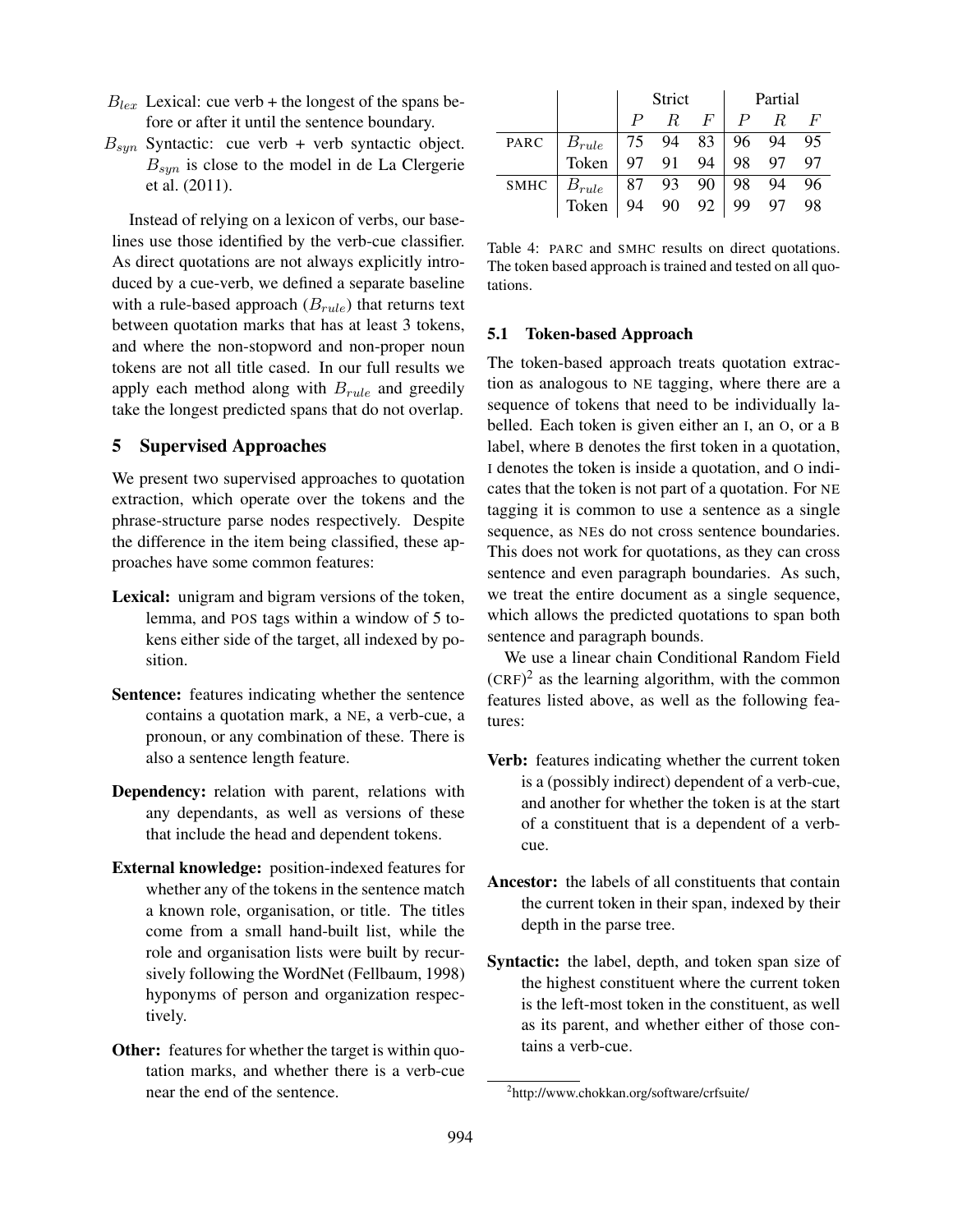|                                       | Indirect |                  | Mixed            |                  | $\mathrm{All}^1$ |    |                  |                  |                  |
|---------------------------------------|----------|------------------|------------------|------------------|------------------|----|------------------|------------------|------------------|
| <b>Strict</b>                         | P        | R                | F                | $\boldsymbol{P}$ | R.               | F  | $\boldsymbol{P}$ | R                | $\boldsymbol{F}$ |
| $B_{lex}$                             | 34       | 32               | 33               | 17               | 26               | 20 | 46               | 44               | 45               |
| $B_{syn}$                             | 78       | 46               | 58               | 61               | 40               | 49 | 80               | 63               | 70               |
| Token                                 | 66       | 54               | 59               | 55               | 58               | 56 | 76               | 70               | 73               |
| Constituent                           | 61       | 50               | 55               | 50               | 38               | 43 | 70               | 64               | 67               |
| $Constituent_G$                       | 66       | 42               | 51               | 68               | 49               | 57 | 76               | 62               | 68               |
| Partial                               | Р        | $\boldsymbol{R}$ | $\boldsymbol{F}$ | P                | R                | F  | $\boldsymbol{P}$ | $\boldsymbol{R}$ | $\,F$            |
| $B_{lex}$                             | 56       | 66               | 61               | 78               | 79               | 78 | 73               | 79               | 76               |
| $B_{syn}$                             | 89       | 58               | 70               | 88               | 75               | 81 | 92               | 74               | 82               |
| Token                                 | 79       | 74               | 76               | 85               | 90               | 87 | 87               | 86               | 87               |
| Constituent                           | 78       | 67               | 72               | 84               | 82               | 83 | 86               | 80               | 83               |
| Constituent <sub><math>G</math></sub> | 80       | 54               | 65               | 90               | 80               | 85 | 90               | 74               | 81               |

Table 5: Results on PARC. <sup>1</sup>All reports the results over all quotations (direct, indirect and mixed). For the baselines, this is a combination of the strategy in  $B_{lex}$  or  $B_{sun}$  with the rules for direct quotations. Constituent<sub>G</sub> shows the results for the constituent model using the gold parse.

### 5.2 Constituent-based Approach

The constituent approach classifies whole phrase structure nodes as either *quotation* or *not a quotation*. Ideally each quotation would match exactly one constituent, however this is not always the case in our data. In cases without an exact match we label every constituent that is a subspan of the quotation as a *quotation* as long as it has a parent that is not a subspan of the quotation. In these cases multiple nodes will be labelled *quotation*, so a postprocessing step is introduced that rebuilds quotations by merging predicted spans that are adjacent or overlapping within a sentence. Restricting the merging process this way loses the ability to predict quotations that cover more than a sentence, but without this restriction too many predicted quotations are erroneously merged.

This approach uses a maximum entropy classifier<sup>3</sup> with  $L1$  regularisation. In early experiments we found that the constituent-based approach performed poorly when trained on all quotations, so for these experiments the constituent classifier is trained only on indirect and mixed quotations. The classifier uses the common features listed above as well as the following features:

Span: length of the span, features for whether there is a verb or a NE.

- Node: the label, number of descendants, number of ancestors, and number of children of the target.
- Context: dependency, node, and span features for the parent and siblings of the target.

In addition the lexical features described earlier are applied to both the start and end tokens of the node's span, as well as the highest token in the dependency parse that is within the span.

#### 6 Results

#### 6.1 Direct Quotations

Table 4 shows the results for predicting direct quotations on PARC and SMHC. In both corpora and with both metrics the token-based approach outperforms  $B_{rule}$ . Although direct quotations should be trivial to extract, and a simple system that returns the content between quotation marks should be hard to beat, there are two main factors that confound the rulebased system.

The first is the presence of mixed quotations, which is most clearly demonstrated in the difference between the strict precision scores and the partial precision scores for  $B_{rule}$ .  $B_{rule}$  will find all of the directly-quoted portions of mixed quotes, which do not exactly match a quotation, and so will receive a low precision score with the strict metric. However the partial overlap score will reward these

<sup>&</sup>lt;sup>3</sup>http://scikit-learn.org/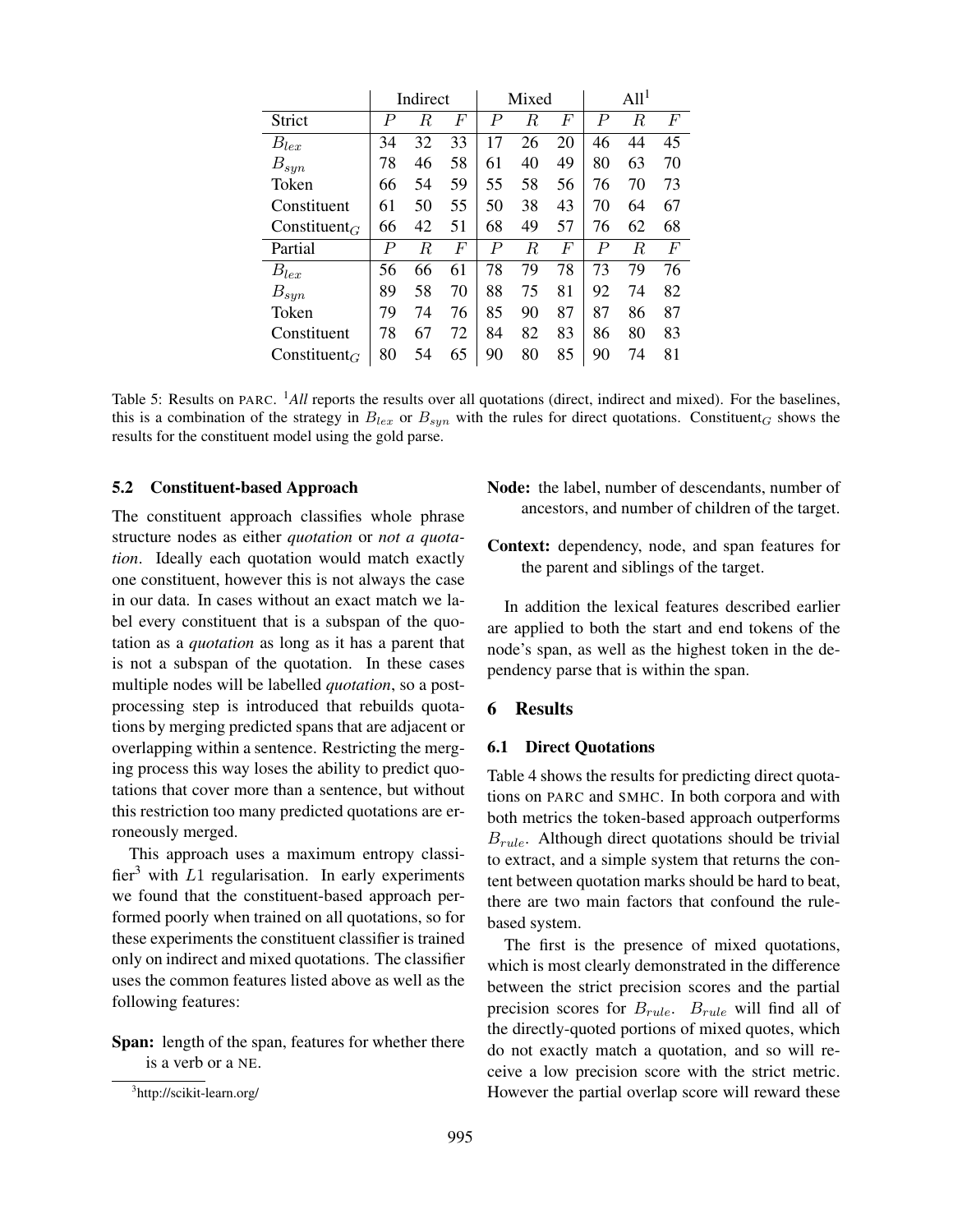|             | Indirect |    | Mixed |                  |    | All' |    |    |                  |
|-------------|----------|----|-------|------------------|----|------|----|----|------------------|
| Strict      | P        | R  | F     | P                | R  | F    | P  | R  | $\boldsymbol{F}$ |
| $B_{lex}$   | 37       | 42 | 40    | 15               | 36 | 21   | 50 | 50 | 50               |
| $B_{syn}$   | 63       | 49 | 55    | 67               | 36 | 47   | 82 | 72 | 76               |
| Token       | 69       | 53 | 60    | 80               | 91 | 85   | 82 | 75 | 78               |
| Constituent | 54       | 49 | 51    | 64               | 42 | 51   | 77 | 72 | 75               |
| Partial     | Р        | R  | F     | $\boldsymbol{P}$ | R  | F    | P  | R  | F                |
| $B_{lex}$   | 52       | 68 | 59    | 87               | 77 | 82   | 77 | 84 | 81               |
| $B_{syn}$   | 75       | 59 | 66    | 89               | 66 | 76   | 91 | 80 | 85               |
| Token       | 82       | 67 | 74    | 88               | 84 | 86   | 92 | 86 | 89               |
| Constituent |          | 63 | 69    | 91               | 75 | 82   | 91 | 82 | 86               |

Table 6: Results on SMHC. <sup>1</sup>All reports the results over all quotations (direct, indirect and mixed). For the baselines, this is a combination of the strategy in  $B_{lex}$  or  $B_{syn}$  with the rules for direct quotations.

predictions, as they do partially match a quote, so there is a large difference in those scores. Note that the reduced strict score does not occur for the token method, which correctly identifies mixed quotations.

The other main issue is the presence of quotation marks around items such as book titles and scare quotes (i.e. text that is in quotation marks to distance the author from a particular wording or claim). In Section 4.5 we described the methods that we use to avoid scare quotes and titles, which are rule-based and imperfect. While these methods increase the overall *F*-score of  $B_{rule}$ , they do have a negative impact on recall, which is why the recall is lower than might be expected. These results demonstrate that although direct quotations can be accurately extracted with rules, the accuracy will be lower than might be anticipated and the returned spans will include a number of mixed quotations, which will be missing some content.

#### 6.2 Indirect and Mixed Quotations

The token approach was also the most effective method for extracting indirect and mixed quotations as Tables 5 and 6 show. Indirect quotations were extracted with strict F-scores of 59% and 60% and partial F-scores of 76% and 74% in PARC and SMHC respectively, while mixed quotes were found with strict  $F$ -scores of 56% and 85% and partial  $F$ -scores of 87% and 86%.

Although there is a strong interconnection between syntax and attribution, results for  $B_{syn}$  show that merely considering attribution as a syntactic relation (Skadhauge and Hardt, 2005) has a large impact on recall: only a subset of inter-sentential quotations can be effectively matched by verb complement boundaries.

The constituent model yielded lower results than the token one, and in particular it greatly lowered the recall of mixed quotations in both corpora. Since the model heavily relies on syntax, it is particularly affected by errors made by the parser. The conjunction *and* in Example 3 is incorrectly attached by the parser to the cue *said*, leading the classifier to identify two separate spans. In order to verify the impact of incorrect parsing on the model, we ran the constituent model using gold standard parses for PARC. This resulted in an increase in strict P and increased the  $F$ -score for mixed quotations to 57%, similarly to the score achieved by the token model. However, it surprisingly negatively affected  $R$  for indirect quotations.

(3) Graeme Hugo, said *strong links between Australia's 700,000 ethnic Chinese and China could benefit both countries and were unlikely to pose a threat*.

The tables also report results for the extraction of all quotations, irrespective of their type. For this score, the baseline models for indirect and mixed quotations are combined with  $B_{rule}$  for direct quotations.

#### 6.3 Model Comparison

We designed the features for the token and constituent models to be largely similar. This al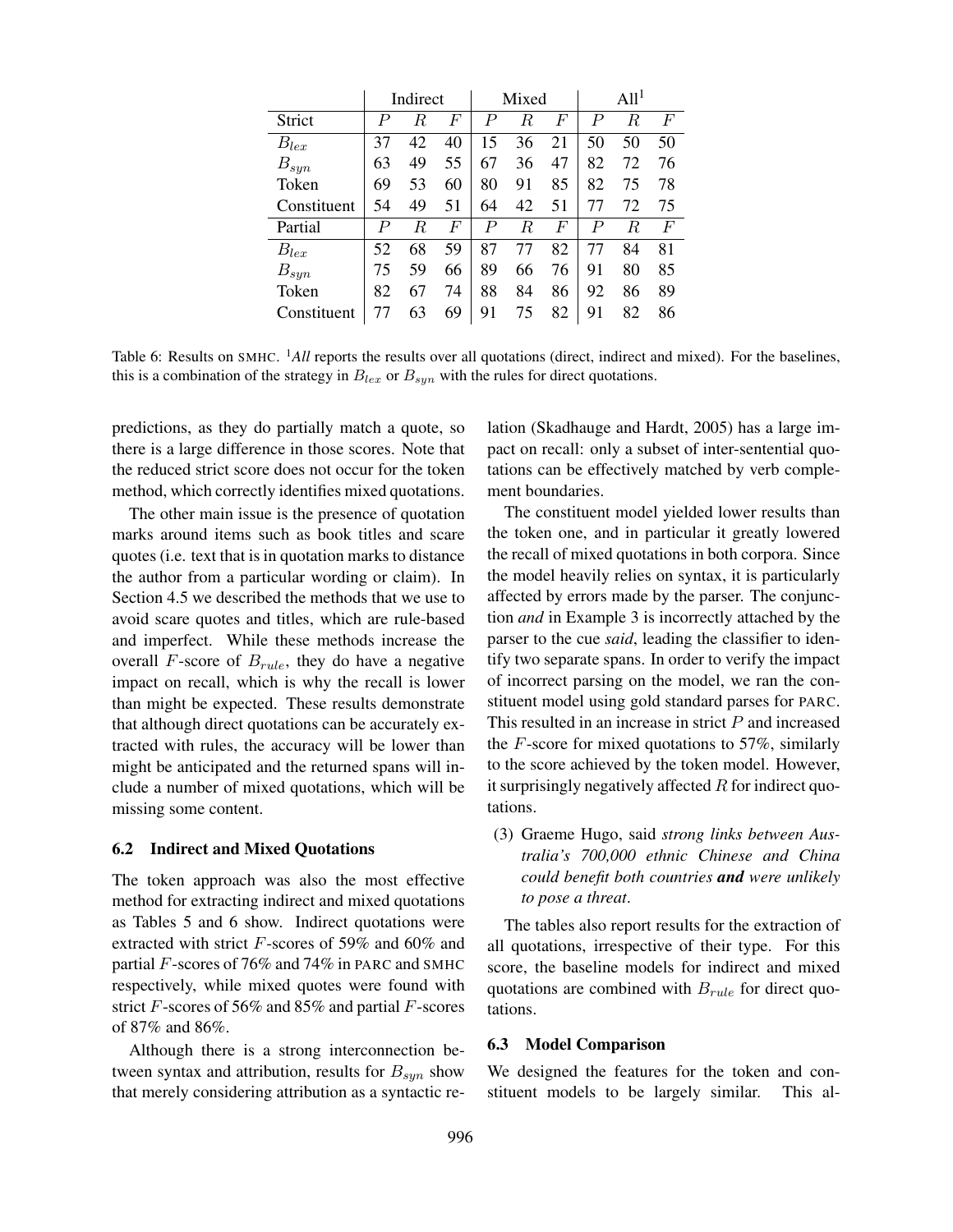lows us to conclude that the difference in performance between the token and constituent models is largely driven by the class labelling and learning method. Overall, the token-based approach outperformed both the baselines and the constituent method. Qualitatively we found that the token-based approach was making reasonable predictions most of the time, but would often fail when a quotation was attributed to a speaker through a parenthetical clause, as in Example 4.

(4) *Finding lunar ice*, said Tidbinbilla's spokesman, Glen Nagle, *would give a major boost to NASA's hopes of returning humans to the moon by 2020.*

The token-based approach has a reasonable balance of the various label types, and benefits from a decoding step that allows it to make trade-offs between good local decisions and a good overall solution. By comparison, the constituent-based approach has a large class imbalance, as there are many more negative (i.e. not quotation) parse nodes than there are positive, which makes finding a good decision boundary difficult. We experimented with reducing the number of negative nodes to consider, but found that the overall  $F$ -score was equivalent or worse, largely driven by a drop in recall. We also found that in many cases the constituent-approach predicted quotes that were too short, or that were only the second half of a conjunction, without the first half being labelled. We expect that these issues would be corrected with the addition of a decoding step, that forces the classifier to make a good global decision.

### 7 Speaker Attribution

While the focus of this paper is on extracting quotations, we also present results on finding the speaker of each quotation. As discussed in Section 2, quotation attribution has been addressed in the literature before, including some work that includes largescale data (Elson and McKeown, 2010). However, the large-scale evaluations that exist cover only direct quotations, whereas we present results for direct, indirect, and mixed quotations.

For this evaluation we use four of the methods that were introduced in O'Keefe et al. (2012). The first is a simple rule-based approach (Rule) that returns the entity closest to the speech verb nearest the quotation, or if there is no such speech verb then the entity nearest the end of the quotation. The second method uses a CRF which is able to choose between up to 15 entities that are in the paragraph containing the quotation or any preceding it. The third method (No seq.) is a binary MaxEnt classifier that predicts whether each entity is the speaker or not the speaker, with the entity achieving the highest speaker probability predicted. In O'Keefe et al. (2012) this model achieved the best results on the direct quotations in SMHC, despite not using the sequence features or decoding methods that were available to other models. The final method that we evaluate (Gold) is the approach that uses sequence features that use the goldstandard labels from previous decisions. As noted by O'Keefe et al., this method is not realisable in practise, however we include these results so that we can reassess the claims of O'Keefe et al. when direct, indirect, and mixed quotations are included. For our results to be comparable we use the list of speech verbs that was presented in Elson and McKeown (2010) and used in O'Keefe et al. (2012).

Table 7 shows the accuracy of the two methods on both PARC and SMHC, broken down by the type of the quotation. The first observation that we make about these results in comparison to the O'Keefe et al. results, is that the accuracy is generally lower, even for direct quotations. This discrepancy is caused by differences in our data compared to theirs, notably that the sequence of quotations is altered in ours by the introduction of indirect quotations, and that some of the direct quotations that they evaluated would be considered mixed quotations in our corpora. The rule based method performs particularly poorly on PARC, which is likely caused by the relative scarcity of direct quotations and the fact that it was designed for direct quotations only. Direct quotations are much more frequent in SMHC, so the rules that rely on the sequence of speakers would likely perform relatively better than on PARC.

While the approach using gold-standard sequence features unsurprisingly performed the best, the most straightforward learned model (No seq.), trained without any sequence information, equalled or outperformed the two other non-gold approaches for all quotation types on both corpora. This indicates that the CRF model evaluated here was not able to effec-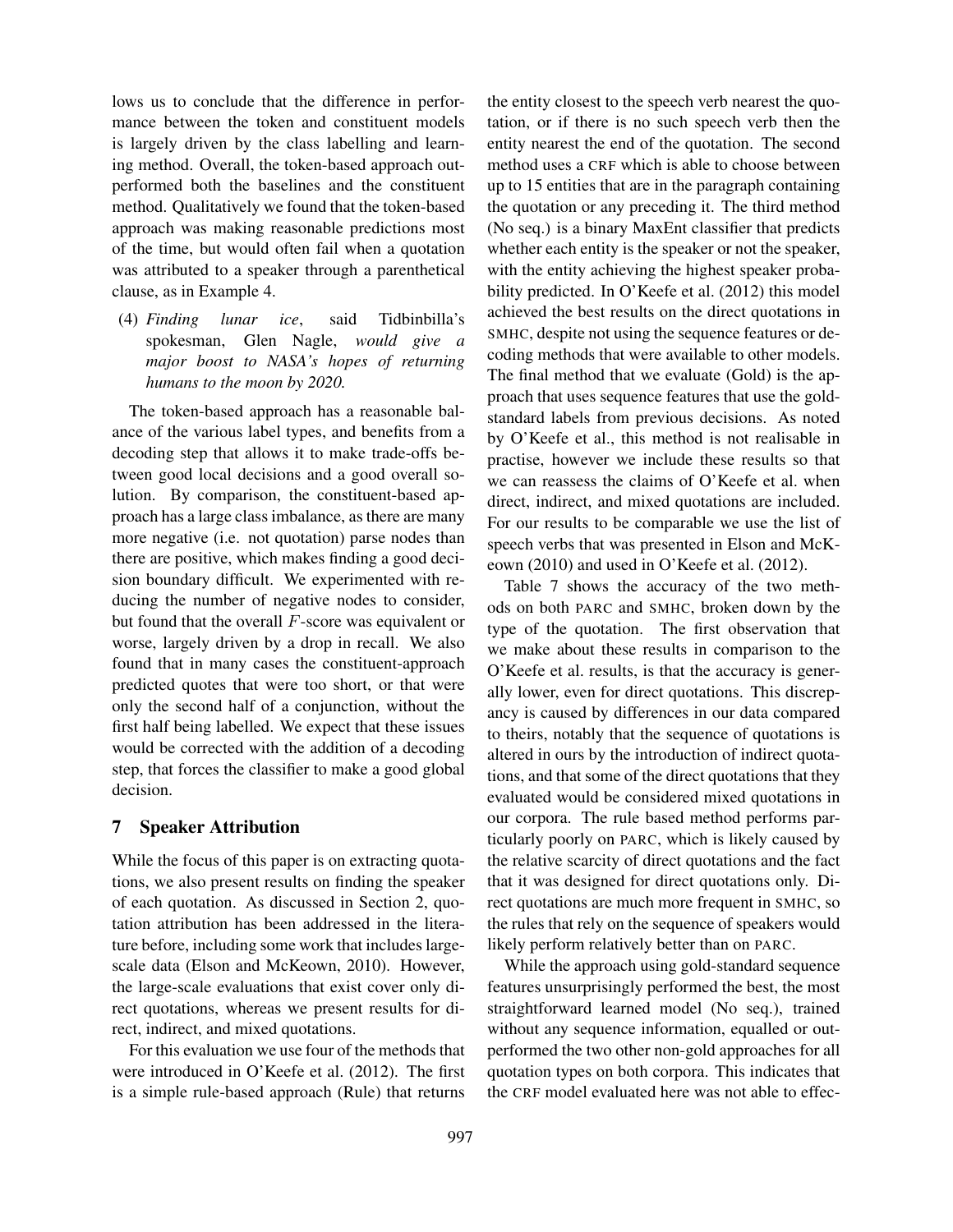| Corpus      | Method     | Dir. | Ind. | Mix. | A11 |
|-------------|------------|------|------|------|-----|
| PARC        | Rule       | 70   | 60   | 47   | 62  |
|             | <b>CRF</b> | 82   | 68   | 65   | 73  |
|             | No seq.    | 85   | 74   | 65   | 77  |
|             | Gold       | 88   | 79   | 74   | 82  |
| <b>SMHC</b> | Rule       | 89   | 76   | 78   | 84  |
|             | <b>CRF</b> | 83   | 72   | 71   | 78  |
|             | No seq.    | 91   | 79   | 81   | 87  |
|             | Gold       | 93   | 81   | 83   | 89  |

Table 7: Speaker attribution accuracy results for both corpora over gold standard quotations.

tively use the sequence information that is present.

# 8 Conclusion

In this work we have presented the first large-scale experiments on the entire quotation extraction and attribution task: evaluating the extraction and attribution of direct, indirect and mixed quotations over two large news corpora. One of these corpora (SMHC) is a novel contribution of this work, while our results are the first presented for the other corpus (PARC). This work has shown that while rulebased approaches that return the object of a speech verb are indeed effective, they are outperformed by supervised systems that can take advantage of additional evidence. We also show that state-of-the-art quotation attribution methods are less accurate on indirect and mixed quotations than they are on direct quotations.

Future work will include extending these methods to extract all attributions, i.e. beliefs, eventualities, and facts, as well as the source spans. We will also evaluate the effect of adding a decoding step to the constituent approach. This work provides an accurate and complete quotation extraction and attribution system that can be used for a wide range of tasks in information extraction and opinion mining.

### Acknowledgements

We would like to thank Bonnie Webber for her feedback and assistance. Pareti has been supported by a Scottish Informatics & Computer Science Alliance (SICSA) studentship; O'Keefe has been supported by a University of Sydney Merit scholarship and a Capital Markets CRC top-up scholarship. This work has been supported by ARC Discovery grant DP1097291 and the Capital Markets CRC Computable News project.

# References

- Sabine Bergler. 1992. *Evidential analysis of reported speech*. Ph.D. thesis, Brandeis University.
- Sabine Bergler, Monia Doandes, Christine Gerard, and René Witte. 2004. Attributions. In *Exploring Attitude and Affect in Text: Theories and Applications*, Technical Report SS-04-07, pages 16–19. Papers from the 2004 AAAI Spring Symposium.
- Eric de La Clergerie, Benoit Sagot, Rosa Stern, Pascal Denis, Gaelle Recource, and Victor Mignot. 2011. Extracting and visualizing quotations from news wires. *Human Language Technology. Challenges for Computer Science and Linguistics*, pages 522–532.
- Cícero Nogueira dos Santos and Ruy Luiz Milidiú. 2009. Entropy guided transformation learning. In *Foundations of Computational, Intelligence Volume 1*, Studies in Computational Intelligence, pages 159–184. Springer.
- David K. Elson and Kathleen R. McKeown. 2010. Automatic attribution of quoted speech in literary narrative. In *Proceedings of the Twenty-Fourth Conference of the Association for the Advancement of Artificial Intelligence*, pages 1013–1019.
- Christine Fellbaum. 1998. *WordNet: An electronic lexical database*. MIT press Cambridge, MA.
- William Paulo Ducca Fernandes, Eduardo Motta, and Ruy Luiz Milidiú. 2011. Quotation extraction for portuguese. In *Proceedings of the 8th Brazilian Symposium in Information and Human Language Technology (STIL 2011)*, pages 204–208.
- Kevin Glass and Shaun Bangay. 2007. A naive salience-based method for speaker identification in fiction books. In *Proceedings of the 18th Annual Symposium of the Pattern Recognition Association of South Africa (PRASA07)*, pages 1–6.
- Bill Hollingsworth and Simone Teufel. 2005. Human annotation of lexical chains: Coverage and agreement measures. In *ELECTRA Workshop on Methodologies and Evaluation of Lexical Cohesion Techniques in Real-world Applications (Beyond Bag of Words)*, page 26.